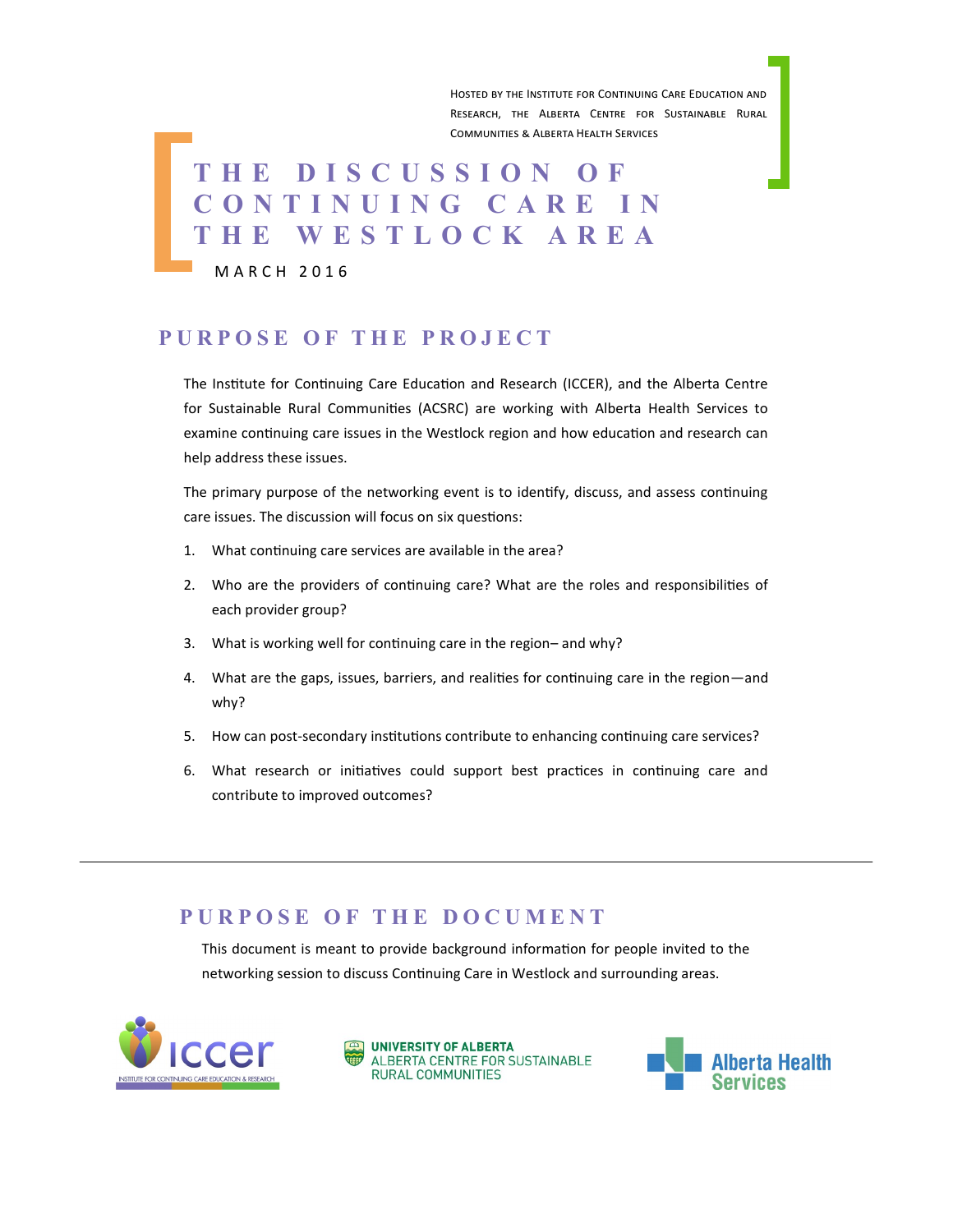#### THE DISCUSSION OF CONTINUING CARE IN THE WESTLOCK AREA **Page 2**

#### **W H A T I S C O N T I N U I N G C A R E ?**

Continuing care is an integrated range of services that support the health and wellbeing of individuals living in their own home, in supportive living, or in a long-term care setting. Continuing care clients are not defined by age, diagnosis, or length of time they may require service, but by their need for care.<sup>1</sup>

# **A L B E R T A ' S C O N T I N U I N G C A R E S Y S T E M <sup>2</sup>**

Alberta's continuing care system provides Albertans with the health, personal care, and accommodation services they need to support their independence and quality of life.

Continuing care services are provided in three streams which can provide clients with a broad range of health and personal care, accommodations, and hospitality services:

- *Home Living* is for people who live in their own home, or in another independent living option. They are responsible for arranging any home care and support services they may require.
- *Supportive Living* combines accommodation services with other supports and care. It meets the needs of a wide range of people, but not those with highly complex and seri-

ous health care needs.

- *Facility Living* includes long-term care facilities like nursing homes and auxiliary hospitals. Care is provided for people with complex health needs who are unable to remain at home or in a supportive living facili
	- ty.



*Based on their needs, Albertans may enter the continuing care system to receive:* 

- *Health Services in Their Own Homes*—Home care can provide inhome professional support services, such as nursing and rehabilitation, and personal support services, including bathing, or grooming assistance. Home Care does not provide all services a client may need, but can help arrange other supports provided in your community. Home care services are publicly funded and provided through Alberta Health Services.
- *Accommodation and Health Services in Supportive Living*—In addition to providing a place to live, ac-

commodation services in supportive living can include meals, housekeeping, and social activities. Supportive living residents can also receive professional and personal support services through home care. Residents pay an accommodation fee to cover the costs of providing accommodations and services like meals, housekeeping, and building maintenance.

 *Accommodations and Health Services in Facility Living*—Long-term care settings provide both accommodations and health services in facilities like nursing homes and auxiliary hospitals. Residents pay an accommodation fee to cover the costs of providing accommodations and services like meals, housekeeping, and building maintenance. Health services in long-term care are publicly funded and provided through Alberta Health Services.

In December 2008, the Alberta Government released the *Continuing Care Strategy—Aging in the Right Place.* The report identifies a strategy "intended to provide new ways of delivering services, offering more choice to Albertans in their homes and communities."<sup>3</sup> The emphasis of the strategy is to provide more services in the home and community and to decrease emphasis on facilitybased programming.

2 http://www.seniors.alberta.ca/ContinuingCare/system/ accessed 16 July 2014

<sup>3</sup>Government of Alberta. Continuing Care Strategy – Aging in the Right Place. December 2008. p 2.

<sup>&</sup>lt;sup>1</sup> Alberta Health Services. Continuing Care Quality Management Framework. June 2014. p 4.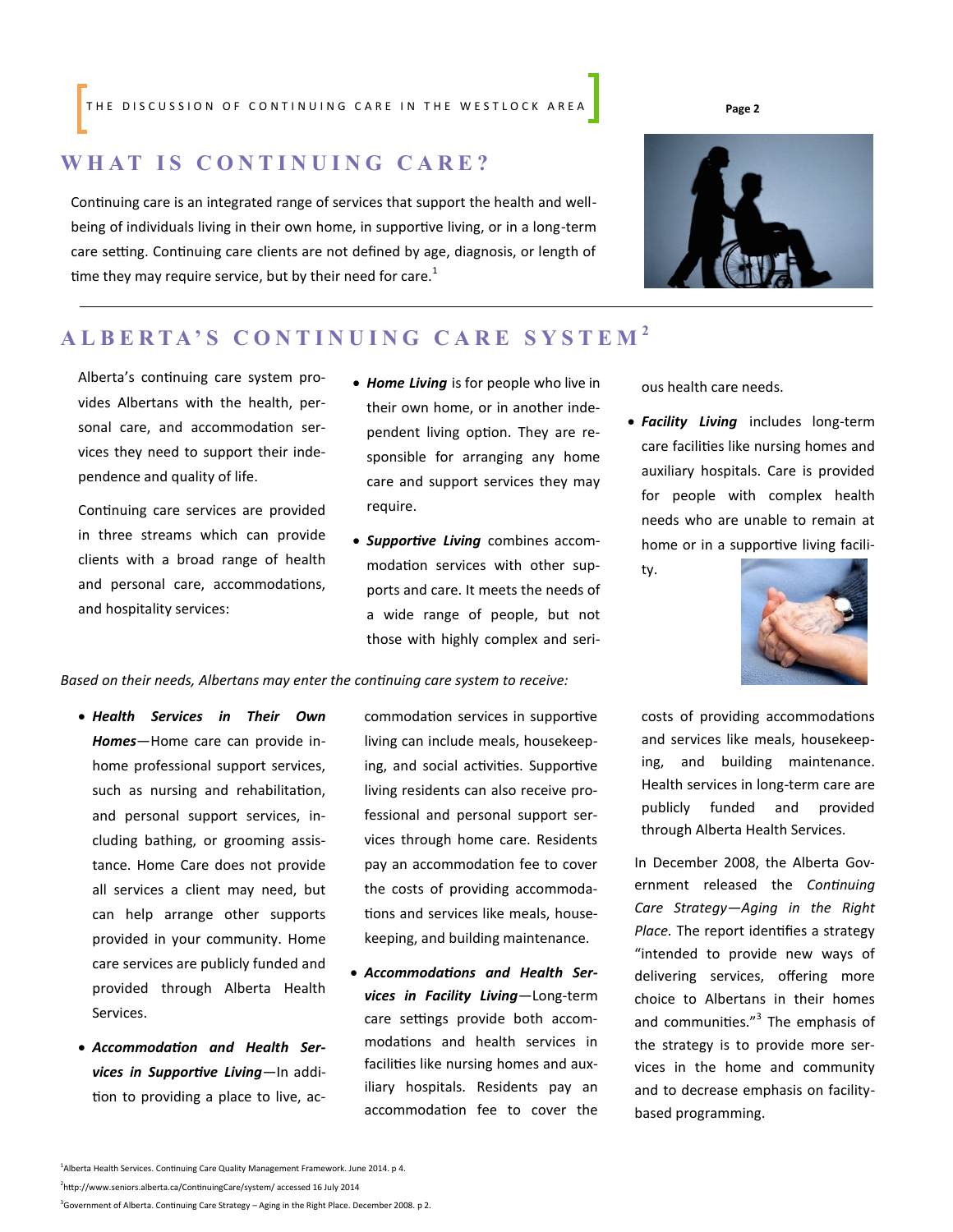### **T H E W E S T L O C K A R E A**

We are going to be discussing continuing care in the Westlock area which includes Barrhead, Redwater, Thorhild, Mayerthorpe, Swan Hills, Onoway, Fawcett, and neighbouring communities.

Here are some statistics on what is available in the area. The number of beds only includes long term care and designated supportive living beds (funded through AHS). It does not include independent or non-designated supportive living beds.



| Long term care and designated supported living beds in the Westlock area as of March 31, 2015 <sup>4</sup> |                               |      |                 |                 |  |  |  |  |
|------------------------------------------------------------------------------------------------------------|-------------------------------|------|-----------------|-----------------|--|--|--|--|
| <b>Name of Facility</b>                                                                                    | <b>LTC</b>                    | SL4D | SL <sub>4</sub> | SL <sub>3</sub> |  |  |  |  |
| <b>Redwater Health Centre</b>                                                                              | 7                             |      |                 |                 |  |  |  |  |
| Smithfield Lodge                                                                                           |                               |      | 26              | 20              |  |  |  |  |
| <b>Westlock Continuing Care Centre</b>                                                                     | 112 plus 8<br>transition beds |      |                 |                 |  |  |  |  |
| Dr. WR Keir-Barrhead Continuing Care Centre                                                                | 100                           |      |                 |                 |  |  |  |  |
| Shepherd's Care Barrhead                                                                                   |                               |      | 42              |                 |  |  |  |  |
| Mayerthorpe Extendicare                                                                                    | 50                            |      |                 |                 |  |  |  |  |
| Mayerthorpe - Pleasant View Lodge                                                                          |                               |      |                 | 15              |  |  |  |  |
| Mayerthorpe - Healthcare Centre                                                                            | 30                            |      |                 |                 |  |  |  |  |

| Number of Home Care Clients in the Westlock area by type as of December 31, 2015 <sup>5</sup> |                                                 |                                            |                                     |                          |                           |                      |  |  |  |
|-----------------------------------------------------------------------------------------------|-------------------------------------------------|--------------------------------------------|-------------------------------------|--------------------------|---------------------------|----------------------|--|--|--|
| <b>Office</b>                                                                                 | Long term,<br>maintenance,<br>palliative, rehab | <b>Supportive</b><br><b>Living clients</b> | Contracted<br><b>HCA HC clients</b> | Wellness /<br>short stay | <b>Acute Home</b><br>Care | <b>Total clients</b> |  |  |  |
| Barrhead                                                                                      | 154                                             | 36                                         |                                     | 5                        | 75                        | 270                  |  |  |  |
| Onoway                                                                                        | 68                                              | 11                                         | 39                                  |                          | 66                        | 185                  |  |  |  |
| Westlock                                                                                      | 173                                             | 45                                         |                                     |                          | 83                        | 303                  |  |  |  |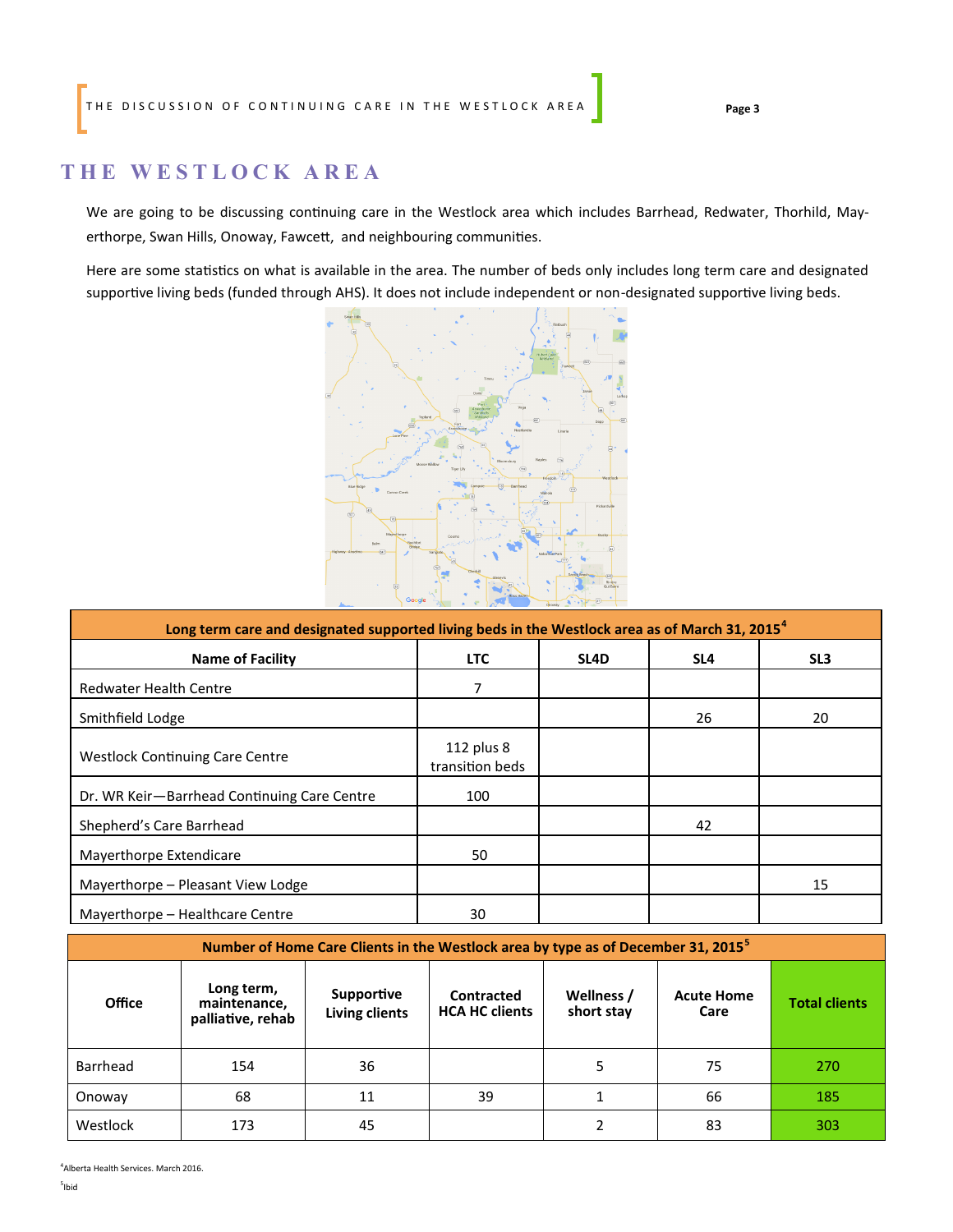#### **PROFILE OF PEOPLE IN CONTINUING CARE IN ALBERTA**

Seniors (aged 65+) make up the majority of the continuing care system and both the number of seniors and the percentage of seniors in the population are increasing. It is projected that the number of seniors within Alberta will increase from 413,100 in 2011 to 642,100 by 2021; This is an increase "from 11% to 15% of the total population."<sup>6</sup> In 2006, there were 7,130 Aboriginal seniors in the province, an increase of 39% from 2001. $^7$  As the population continues to age, there will be

a greater need for continuing care services.

Continuing care is not just about seniors, however. It also includes disabled non-seniors who require health care and personal care services on an ongoing basis. Approximately 20% of the continuing care clients are less than 65 years of age<sup>8</sup>.

In 2008, there were 14,500 seniors and persons with disabilities in Alberta living in long-term care facilities at any one time<sup>9</sup>. Additionally, there were more patients in hospital beds awaiting transfer to long-term care beds. This number varied throughout the province $^{10}$ .

In September 2010, the Government of Alberta released *A Profile of Alberta Seniors*. This document highlights some additional demographic characteristics of seniors in Alberta.



# **T H E I M P O R T A N C E O F R E S E A R C H & E D U C A T I O N A L INITIATIVES IN RELATION TO NEW INITIATIVES**

In the past several years a number of important policy directions have been identified by the Alberta Government as well as recommendations made by other organizations, such as the Canadian Patient Safety Institute. There are important areas of research and education needed in all aspects of continuing care as these initiatives are imple-

It is important to look at how research and innovations in education can be used to enhance continuing care in the Westlock area.

Research in continuing care can be categorized into nine broad areas of inquiry<sup>12</sup>:

 **Appropriateness**: including assessment/measurement tools (RAI)

mented in Alberta. These reports are listed at the end of this document.

Research and education are closely linked. As new initiatives are developed in health care and in continuing care, the results can lead to the development of new educational programming, the enhancement of existing programming, or the inclusion of innovations, such as technology integration. As the educational programs adapt, there is a need for additional research to see if the programs are addressing the original needs $^{11}$ .

- **Caregivers:** including informal caregivers/family involvement, education, family-staff relations, & knowledge about aging and disease
- **Economic impact:** including costs to informal caregivers/family; moves to LTC (wait lists)
- **Education:** involving formal caregivers/staff
- **Knowledge transfer**: including knowledge transfer, translation, & brokering
- **Patient outcomes** including:
	- Functioning dementia/ cognition, food intake/ swallowing, incontinence, mobility/pain, & co-morbidities;
	- Homelike environment bedrooms & dining area;
	- $\blacklozenge$  Moves to LTC relocation stress; transition in care;
	- ◆ Satisfaction with care

<sup>6</sup>Government of Alberta. A Profile of Alberta Seniors. September 2010. p. 5. 11**Research Opportunities Related to Continuing Care in Alberta. ICCER. January 2009.**  $12$ Ibid

8 Alberta Health Services Finance. Continuing care client service utilization survey [Data file]. Alberta; Alberta Health Services; September 2010. <sup>9</sup>Government of Alberta. Continuing Care Strategy – Aging in the Right Place. December 2008. p 2.

*cont. on next page*

 $^7$ Government of Alberta. A Profile of Alberta Seniors. September 2010. p. 24.

<sup>10</sup>Alberta Health Performance Service Report September 2009.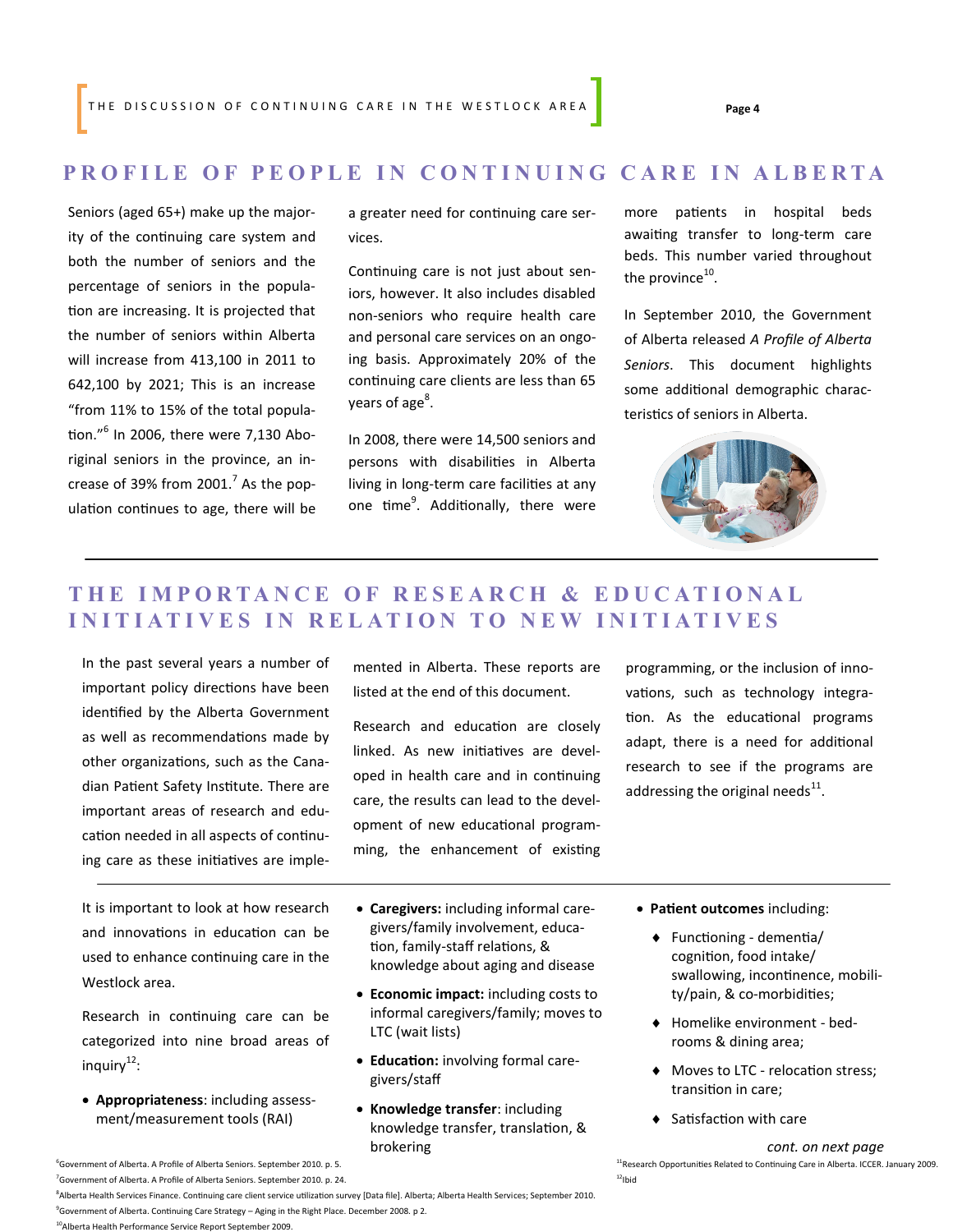### **T H E I M P O R T A N C E O F R E S E A R C H & E D U C A T I O N A L INITIATIVES IN RELATION TO NEW INITIATIVES CONT.**

#### **Patient safety** including:

- Care practices feeding, medications, palliative care, restraint use, recreation, & quality of care;
- Client/resident functioning (falls)
- **Technology**: including the use of technology to provide or improve patient care (electronic patient records; telehealth)
- **Workforce**: work organizational context, including formal caregivers/ staff



Educational opportunities extend beyond the 'typical' areas of the health workforce. Educational opportunities related to the continuing care field can be categorized using the same heading as research and can be broken into three types of programming:

- Development of new programs
- Expansion of existing programs
- Innovative educational programming such as technology integration

## **COMMUNITY NEEDS DRIVEN RESEARCH NETWORK ( C N D R N ) F O R C O N T I N U I N G C A R E I N A L B E R T A**

In 2012, the Institute for Continuing Care Education and Research (ICCER) utilized qualitative research methods to conduct consultations across Alberta. The purpose of the consultations were to identify the top issues for research related to continuing care (CC), as identified by front-line workers in the CC sector. The top issues were used to guide research aimed at improving practice and care.

Two groups, a Needs Reference Group and a Research Reference group, were created to work collaboratively to develop research questions and identify potential research projects. The Needs Reference Group's role was to identify issues, challenges, practices with insufficient evidence, and areas that need information to inform practice in continuing care. The Research Reference Group was to evaluate the issues identified by the Needs Reference Group to develop research questions and coordinate the conduct of the related research.

Seven focus groups and three interviews with front-line staff were used to collect data across five cities in central and southern Alberta (Calgary, Edmonton, Lethbridge, Medicine Hat, and Red Deer). A total of 69 diverse front-line workers from 9 cities/towns participated in the process, representing private, not-for-profit, and Alberta Health Services provider organizations.

In addition, the results from previous community networking events held by ICCER (in Grande Prairie, Slave Lake, and the Regional Municipality of Wood Buffalo) were analyzed separately. The topics included gaps and issues in continuing care, as well as how research could improve practice and care.